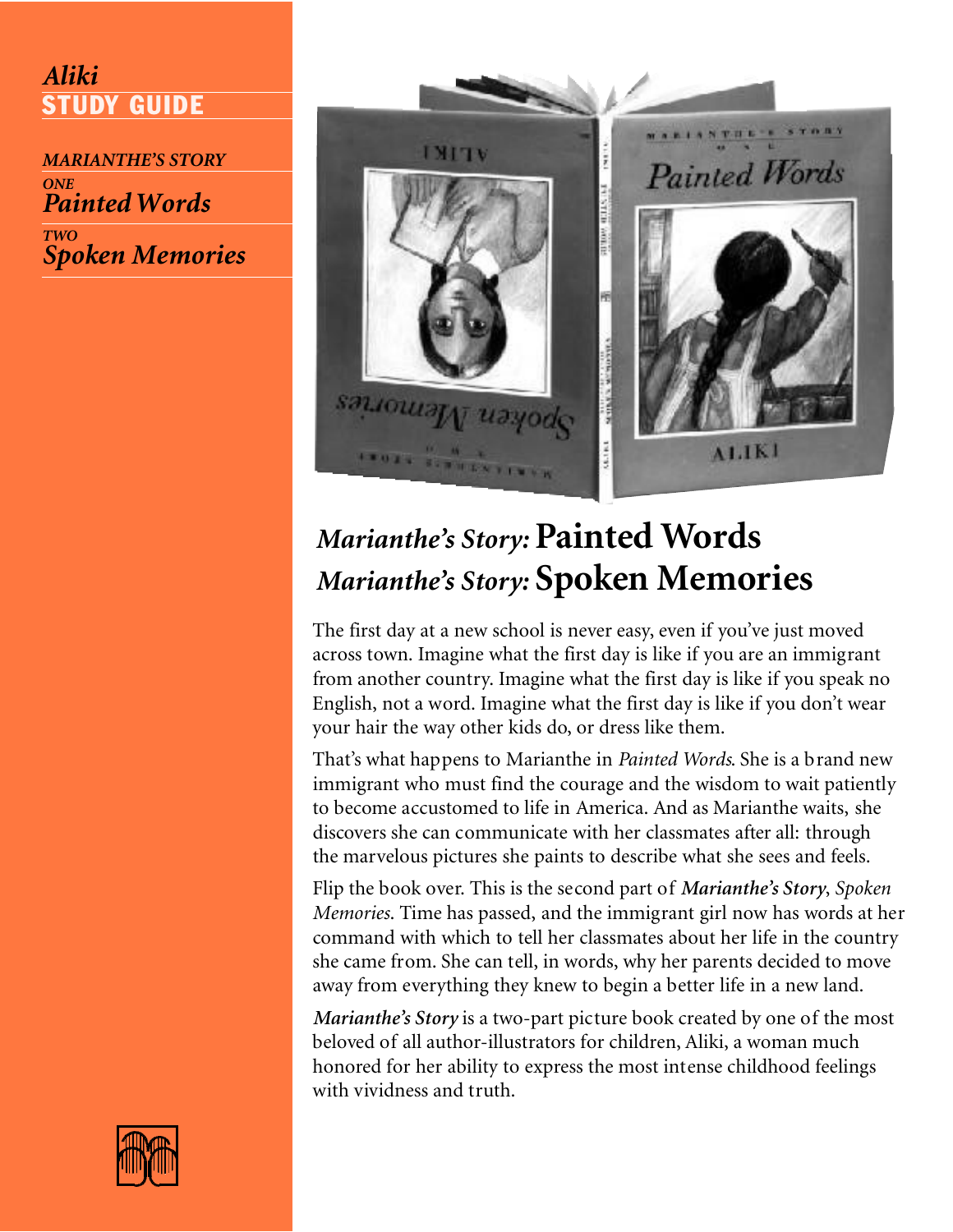

## **SIDEBAR IDEAS:**

Look at other books about family and the immigrant experience. Compare them with **Marianthe's Story**. Here are a few examples to get started; your school librarian can recommend others:

**SEVEN BRAVE WOMEN** by Betsy Hearne, illustrated by Bethanne Andersen (Greenwillow, 1997)

**IF YOUR NAME WAS CHANGED AT ELLIS ISLAND** by Ellen Levine, illustrated by Wayne Parmenter (Scholastic, 1993)

**THE KEEPING QUILT** by Patricia Polacco (Simon & Schuster, 1988)

**GRANDFATHER'S JOURNEY** by Allen Say (Houghton Mifflin, 1991)

- Try role playing with the students. Scenarios can include Marianthe talking with her mother about school experiences, Marianthe and her family saying good-bye to relatives and friends before leaving for America, and Mr. Petrie working with students on their "Writers Galore" projects.
- Brainstorm together to create a list of highlights of the school year (to date) and let the class work together to design and create a mural that depicts them.

## **MEET THE BOOK**

- Before reading the book, talk about some of the ways people record or share—their experiences and feelings. Children might mention keeping a diary, drawing a picture, or talking with their parents.
- Read the title and identify Aliki as the author-illustrator. Do the children know any other books by this particular author? List any titles on a piece of poster paper and bring it along the next time the students visit the library.
- Look together at the cover illustrations. Do the pictures reveal anything about the book's contents?

## **READ THE BOOK**

- Read both parts of *Marianthe's Story* in one session.
- After reading, invite the children to share their responses. Several themes will undoubtedly emerge from the conversation, and you may wish to summarize them on the board or a piece of poster paper. Here are some ideas you might talk about:
	- **How it feels to be an outsider How it feels to be in a new situation How it feels to have difficulty communicating How it feels to have a special talent How it feels to make a friend How it feels to have a terrific teacher**
- Review the unique format. Demonstrate again how the book flips over for the reader to begin the second story. Are there other books that also use this technique? —Tana Hoban's *26 Letters and 99 Cents* (Greenwillow) is one.

### **TIPS FOR READING ALOUD:**

- First, read the book yourself. Take time to think about what the story means to you, and what it might mean to your students.
- Incorporate those ideas when you read aloud, and share the story with expression and enthusiasm.
- Pause when finishing **Painted Words** and point out how the author-illustrator wrote two separate and distinct stories to make one book about Marianthe.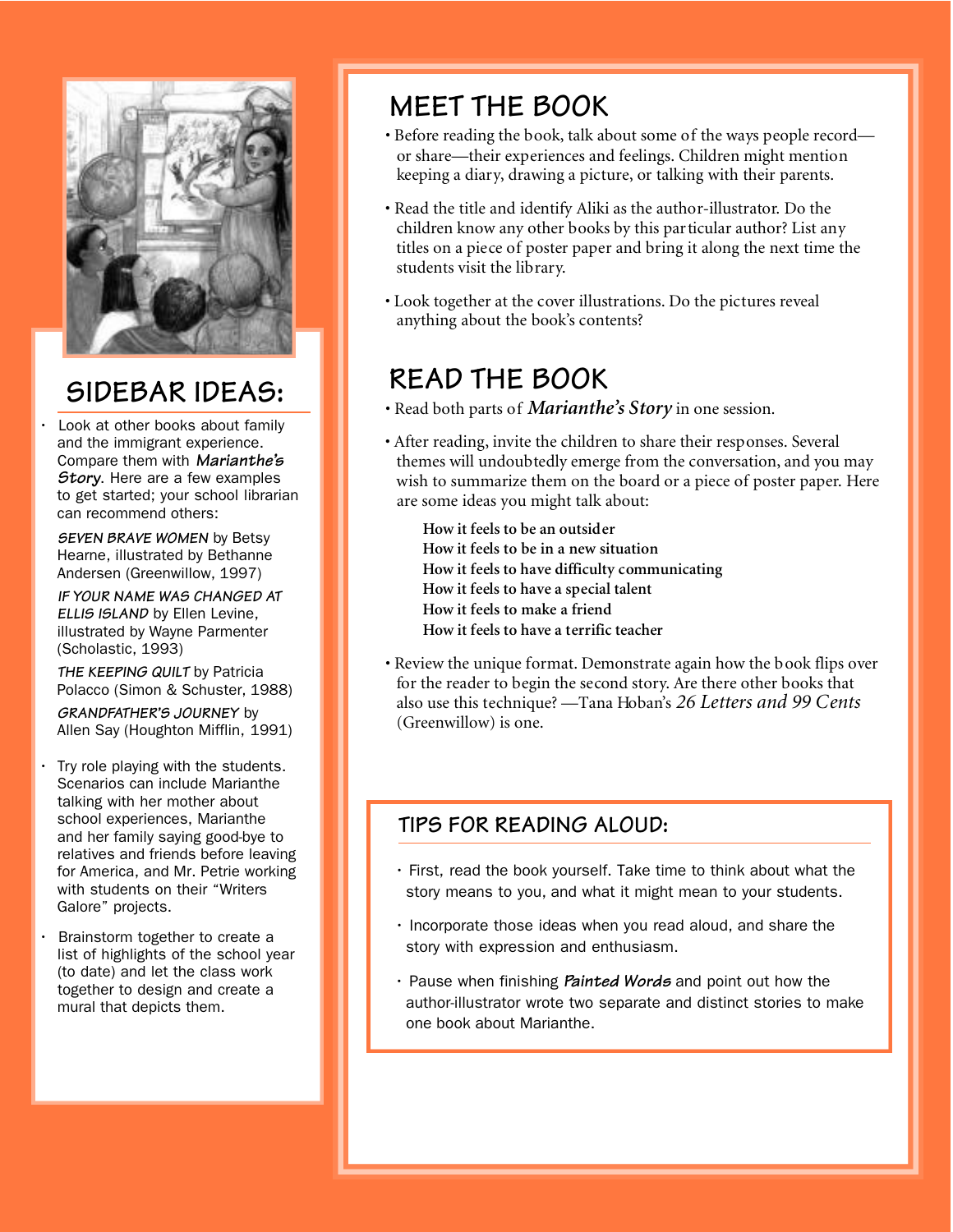## **EXTEND THE BOOK**

- Create a single time line that combines both stories, and ask the children to reconstruct the order in which the events happened. Talk about what parts of the story took place in the past and what parts happen in the present. Speculate together about Marianthe's future. What might happen to her in the next week, month, or year?
- Make a list of the items Marianthe might bring to start her new life. Make a suitcase or trunk from a cardboard box and "pack it." Children can draw pictures of the items, create the items out of craft materials, or contribute actual items they find at home or in the classroom.



- Marianthe knows that a picture can communicate just as effectively as words, sometimes more so. Gather together some appropriate art reproductions, illustrations, or photographs and share them with the class. Can the children write about or tell stories based on what they see? Talk about how long the stories they create have to be to have the same effect as the image.
- In her letter, Aliki says that she based Marianthe's home village on the place her mother lived as a child —Sparta, in Greece. Check out any available materials at the library about Sparta and Greece. Look particularly for examples of the Greek alphabet so students can see for themselves the letters Marianthe first learned to write. Ask around to find a person who speaks Greek and ask if he or she can visit the classroom and share the language with the children. Perhaps he or she can also describe life in his or her hometown.

## **THINGS TO THINK ABOUT AND TALK ABOUT**

- *Painted Words* depicts Marianthe's first experiences at her new school. At the beginning she feels like an outsider, but slowly these feelings begin to change. Ask the children to think about times when they felt like outsiders in a group. Talk about the experience. What were they like? How did they feel? What or who helped them during this time? Or did it just take time to feel comfortable?
- Aliki's book demonstrates that humans can communicate in a variety of ways. Play a game of picture charades with the children. Instead of pantomiming, draw pictures. Divide the children into two teams. Give each team a word or phrase to draw. Take turns guessing what each team is trying to convey. Then, try the same game but substitute pantomiming for the picture-making. Talk with the children about which game was easier or harder to play.
- Marianthe's mother uses many special phrases to comfort her daughter during this stressful time of transition. Talk with the children about the phrases their parents, relatives, or teachers might say to help them feel better about things. Some examples might be:"Look on the bright side," "Don't let the bad guys get you down," "This too shall pass," "Tomorrow will be better."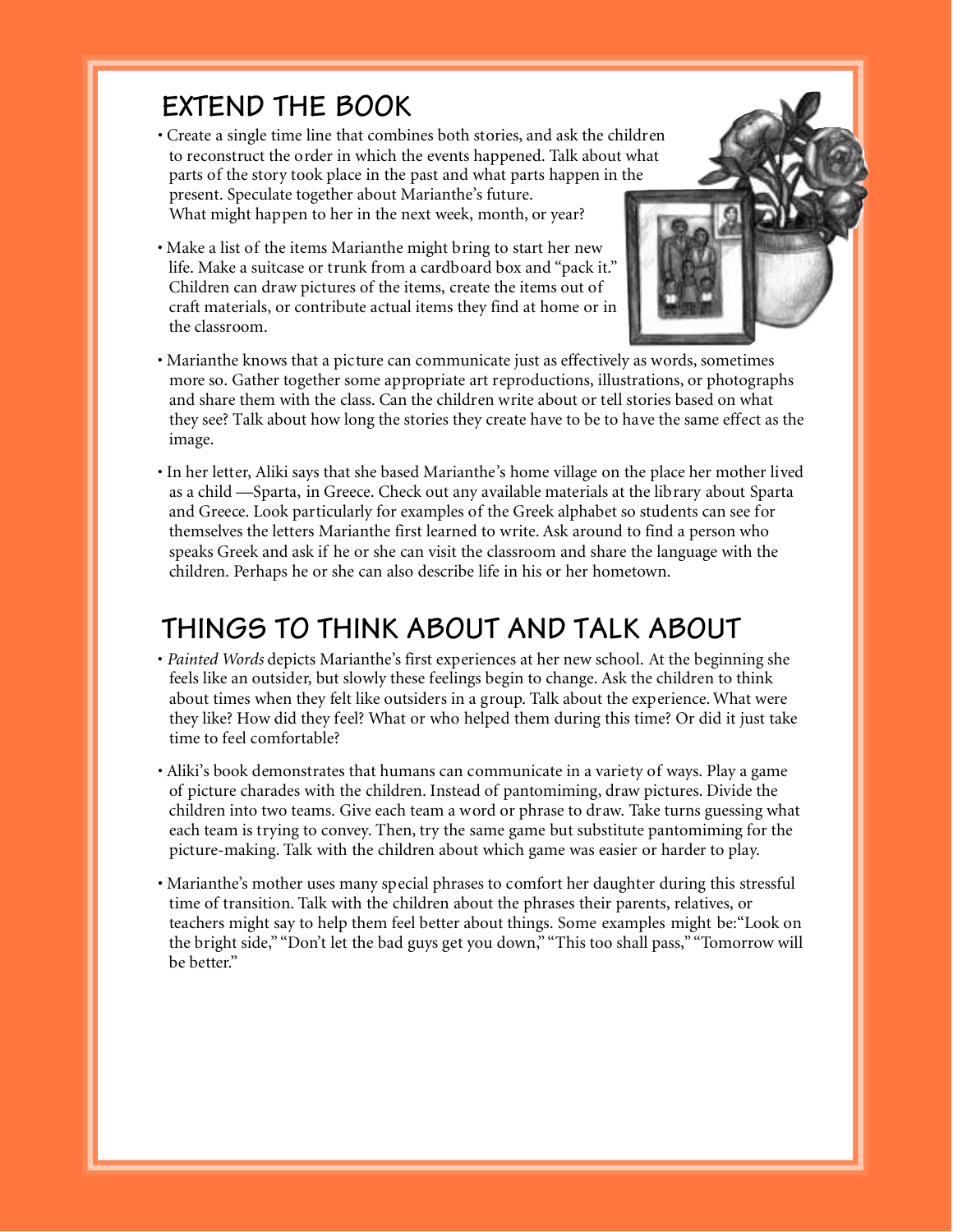## **THINGS TO WRITE ABOUT**

- Invite children to share their family stories about immigration. Has anyone in their immediate families recently emigrated to the United States? How about an older relative or friend? Have the children interview the immigrant and present their conversation in a questionand-answer format. Put all the interviews together in a book and ask the public librarian to display it so members of the community can browse through it.
- We live in an extremely mobile society. Chances are, most of the students have moved at least once. Invite children to share their own experiences, and then, as a class, create a "newcomer's guide" to your school and community. What information do all people need? What information would kids specifically want to know?



- Invite children to write the kind of note to Marianthe that they might pass in class to a friend, focusing specifically on what they would say after Marianthe creates the painting of the crying girl.
- Create a class memory book entitled "Starting School." Ask the children to write about a memorable incident from a particular first day at school and then draw an accompanying picture. The stories and pictures can be divided into themes labeled "Chapters," chapter openers can be labeled and drawn and the book can be displayed for everyone in the library.

### **MAKE CONNECTIONS ACROSS THE CURRICULUM**

- **SOCIAL STUDIES:** Many immigrants who came to this country at the end of the nineteenth century and beginning of the twentieth did so through New York's Ellis Island, sailing under the shadow of the Statue of Liberty. Learn all you can about the importance of these two places to the history of our country in general and specifically to the history of immigration.
- MATH AND COMPUTER What makes a community? Life in the village Marianthe comes from seems very different from ours. People seem more connected, neighbors more interdependent. Who are some of the people in the children's community who matter to them? What are some of the places that are important? Children might mention family members, special neighbors, babysitters, teachers, coaches, and clergy. Ask them to rank their responses in order of most important to least important. Tally, create categories, and chart the results on pie charts and bar graphs.

• **GEOGRAPHY:** Take a world map and pinpoint all the countries where students have ancestors. Make an alphabetical list of the places and post it next to the map. Place beside the map a pie chart showing the percentage of migration from the various continents.

• **ART:** Students can create an "All About Me" poster, filled with information that helps classmates know and understand each other better. Ask students to draw a life-size version of themselves on poster paper; they could write about things they think near their heads, things they feel near their hearts, games they like to play near their feet, and so on.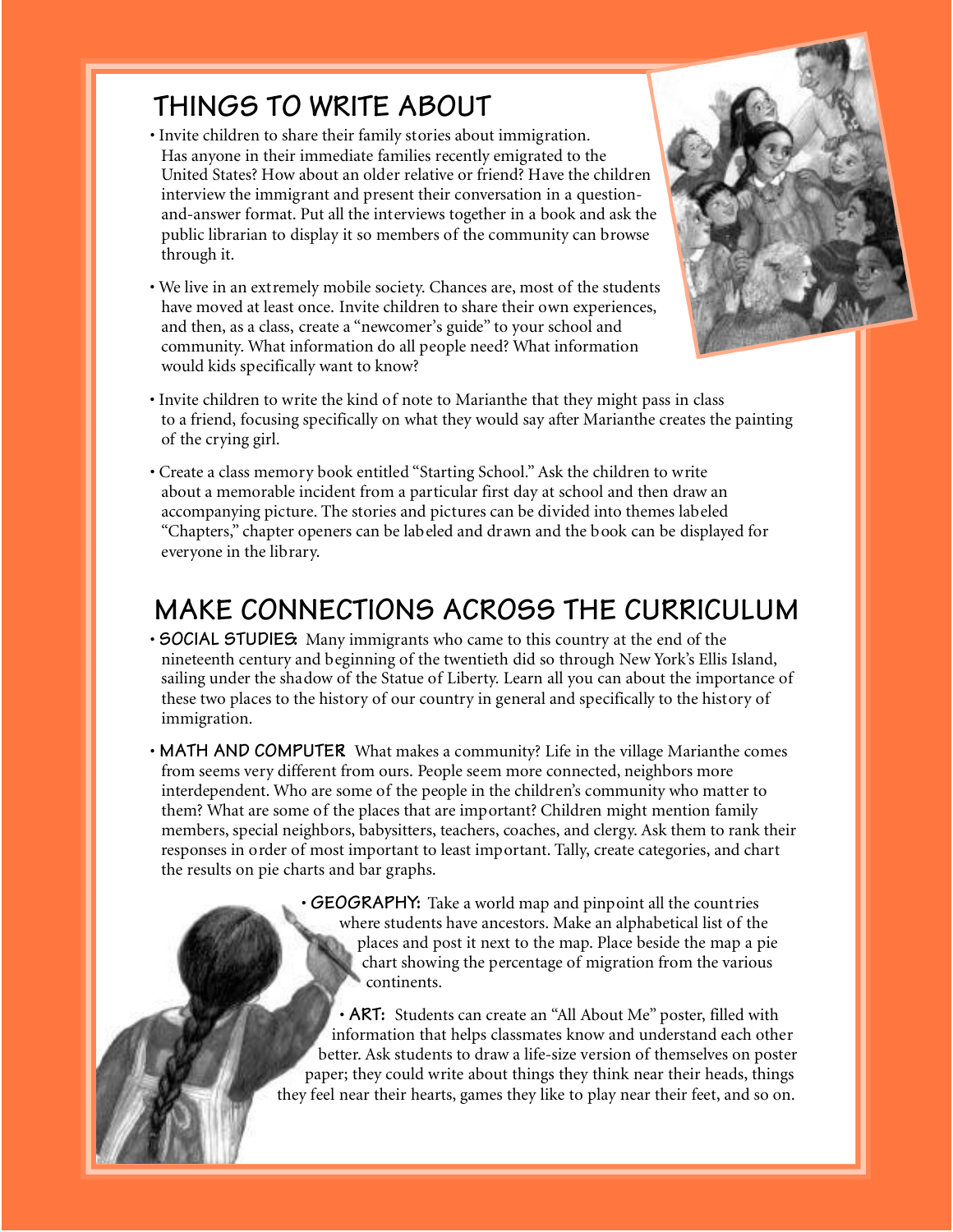



Dear Friend of Books,

Another book from the heart from me. This time from the heart of my feelings for teachers, librarians, and family. *Marianthe's Story* is two books in one. Book One—*Painted Words*—is the story of Marianthe, who enters school not knowing the language. It happens to more and more people these days. It happened to me and to many of my friends, and Mari is a mixture of all of us. She communicates through pictures she paints. My own kindergarten teacher one day asked my parents to go see what I had

painted. "She'll be an artist someday," she said.

The idea for this book was born after a visit to Columbus (Ohio) Metropolitan Library, where I told one librarian, Kristin Shelley, my story, and she told me about her Russian friend. Mr. Petrie is a composite of three great teachers: Debe Petrey from Newark, OH (who changed gender — funny what happens when you write about "true" subjects); Tim Hamilton from Nashville, TN; and Mr. Slinger, the fabulous teacher who appears in Kevin Henkes's picture book, *Lilly's Purple Plastic Purse.*

I had to write Book Two—*Spoken Memories*—to find out where Mari comes from: Vietnam? Bosnia? In her new language, Mari tells her class about life in her poor village and her family's eventual emigration to the land where they "might find a better life." The village is based on my mother's in Sparta, though I hope others will think it is theirs.

The characters are composites of friends, relatives, my mother, and my grandmother—who cared about education with a passion. They are her words that Mari's mother speaks to the critical villagers. When they emigrated, my mother was six. My grandfather was well-educated, but my grandmother learned to read and write at 54, in a school she founded for women like herself.

I wanted these stories to be read together, with the classroom experience first. A reminder of how afraid and critical people can be until enlightened. So here it is, *Marianthe's Story*, from my heart to yours. And with it, this unique chance to thank you for all you do for children.

a 3 3 3